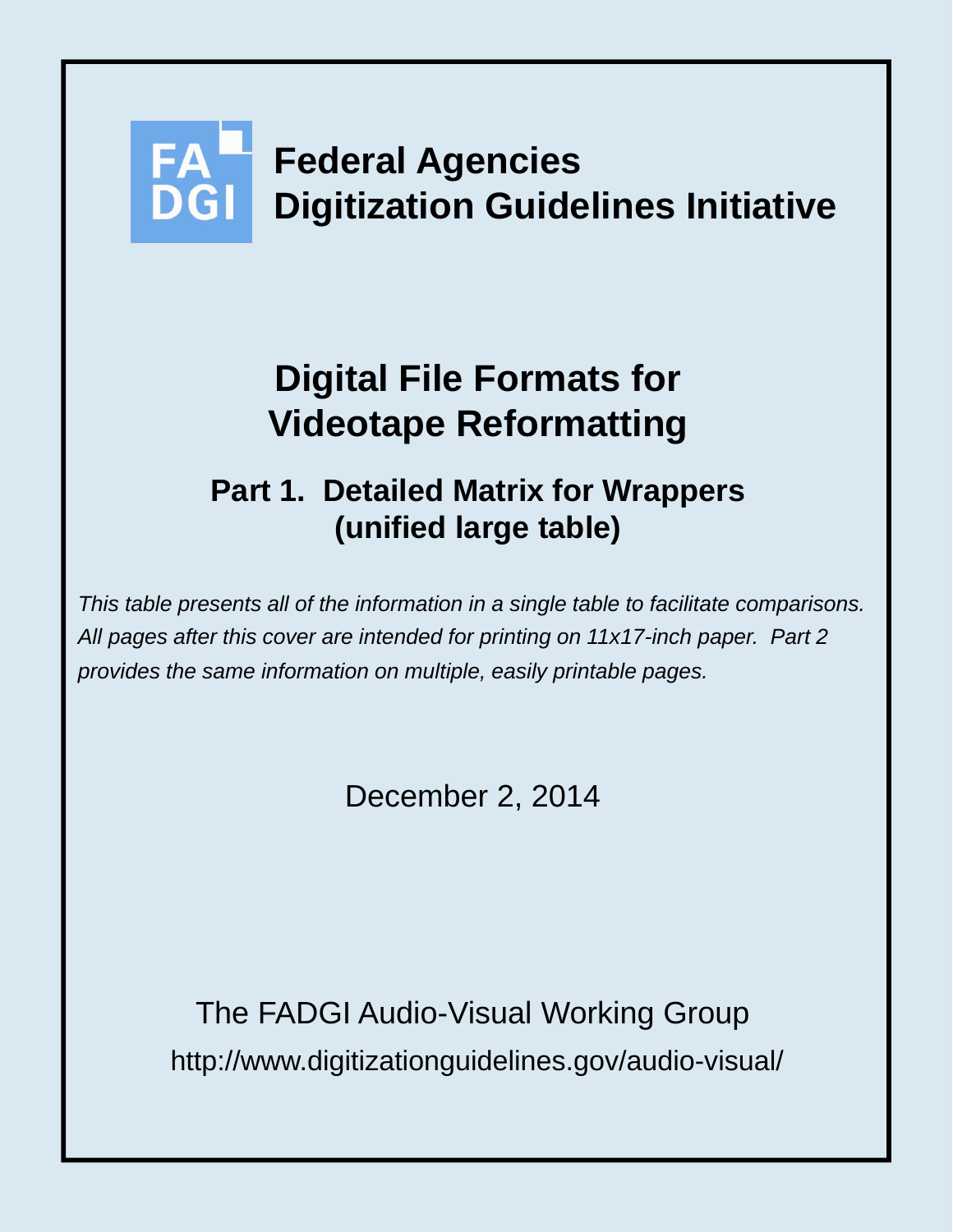#### Digital File Formats for Videotape Reformatting: Part 1. Detailed Matrix for Wrappers

| <b>ATTRIBUTES</b>                      | <b>Scoring Conventions</b>   | <b>Considerations</b>                                                                                                                                                                                                                                                                | <b>AVI</b>                                                                                                                                                                                                                                                                                                                                                                                                                                                                                                                                                                                                                                                                                                                                                                                                                                                                                                                                                                                       | <b>MOV</b>                                                                                                                                                                                                                                                                                                                                                                                                                                                                                                                                                                                                                            | <b>Matroska</b>                                                                                                                                                                                                                                                                                                                                                                                                                                                                                                                                                                                                                      | <b>MXF</b>                                                                                                                                                                                                                                                                                                                                                                                                                                                                                                                                                                                                                                                                                                                        | MPEG-2<br>(ad hoc .mpg file format)                                                                                                                                                                                                                                                                                              |
|----------------------------------------|------------------------------|--------------------------------------------------------------------------------------------------------------------------------------------------------------------------------------------------------------------------------------------------------------------------------------|--------------------------------------------------------------------------------------------------------------------------------------------------------------------------------------------------------------------------------------------------------------------------------------------------------------------------------------------------------------------------------------------------------------------------------------------------------------------------------------------------------------------------------------------------------------------------------------------------------------------------------------------------------------------------------------------------------------------------------------------------------------------------------------------------------------------------------------------------------------------------------------------------------------------------------------------------------------------------------------------------|---------------------------------------------------------------------------------------------------------------------------------------------------------------------------------------------------------------------------------------------------------------------------------------------------------------------------------------------------------------------------------------------------------------------------------------------------------------------------------------------------------------------------------------------------------------------------------------------------------------------------------------|--------------------------------------------------------------------------------------------------------------------------------------------------------------------------------------------------------------------------------------------------------------------------------------------------------------------------------------------------------------------------------------------------------------------------------------------------------------------------------------------------------------------------------------------------------------------------------------------------------------------------------------|-----------------------------------------------------------------------------------------------------------------------------------------------------------------------------------------------------------------------------------------------------------------------------------------------------------------------------------------------------------------------------------------------------------------------------------------------------------------------------------------------------------------------------------------------------------------------------------------------------------------------------------------------------------------------------------------------------------------------------------|----------------------------------------------------------------------------------------------------------------------------------------------------------------------------------------------------------------------------------------------------------------------------------------------------------------------------------|
| <b>Sustainability Factors</b>          |                              |                                                                                                                                                                                                                                                                                      |                                                                                                                                                                                                                                                                                                                                                                                                                                                                                                                                                                                                                                                                                                                                                                                                                                                                                                                                                                                                  |                                                                                                                                                                                                                                                                                                                                                                                                                                                                                                                                                                                                                                       |                                                                                                                                                                                                                                                                                                                                                                                                                                                                                                                                                                                                                                      |                                                                                                                                                                                                                                                                                                                                                                                                                                                                                                                                                                                                                                                                                                                                   |                                                                                                                                                                                                                                                                                                                                  |
| Disclosure                             | Good<br>Acceptable<br>Poor   | Does complete technical documentation exist<br>for this format?<br>Is the format a standard (e.g., ISO)?<br>How stable is the standard?<br>Are source code for associated rendering<br>software, validation tools, and software developmer<br>kits widely available for this format? | Well-documented format with open standards available at no cost. The OpenDML specificatio<br>written in 1996 is one of the primary sources of information about AVI. The RIFF specification<br>eleased by Microsoft and IBM, is also a key document. Additionally, Microsoft provides<br>thorough information about the format, including detailed information about file structures and<br>labels via its Developer Network website. Some applications may add proprietary chunks<br>which are not covered in the above documentation.<br>There are also SDKs available for developers using DirectShow, Microsoft's multimedia<br>framework. Those SDKs are also available on a website dedicated to developers building<br>applications for the desktop environment.                                                                                                                                                                                                                          | Well-documented format with open standards available at no cost. There is a Classic Version of<br>the QuickTime File Format specification (2001) and a current version of the QuickTime<br>specification (2012). It seems like Apple is maintaining and updating this current version.<br>Apple maintains portals and forums for developers. They also provide SDKs and other resource<br>for working with the QuickTime multimedia framework (sometimes available only with a fee or<br>subscription)                                                                                                                                | Matroska is considered to be a draft, but its proponents consider it stable enough that developers describe MXF. The main file format standard is SMPTE 377-1:2011 Material Exchange Format<br>could use it as a reference in order to refine libmatroska. The Matroska open-source community<br>seems to be actively maintaining and updating the specification; they are currently developing<br>ersion 4<br>Source code for ffmpeg (which provides good support for the Matroska format) is available for fr<br>The Matroska website also provides supporting diagrams and text that further document the                         | ormat and documentation continue to evolve and increase in level of detail. The specification for Well-documented format with standards available for a fee. Several SMPTE standards exist to<br>(MXF) - File Format Specification. The remaining standards specify how to handle metadata,<br>ancillary data and various essence encodings.<br>The Advanced Media Workflow Association (AMWA) is the industry group that has taken<br>responsibility for creating and publishing 'application specifications' which describe more narrow<br>implementations of the standard that are suited to specific purposes. This has helped to<br>increase interoperability among various applications that claim to support the standard. | Ad hoc format that lacks documentation. The .mpg format is an ad hoc wrapper that is not<br>specified in or documented by any standards.                                                                                                                                                                                         |
| <b>Adoptio</b>                         | Moderate<br>Wide             | Is this format likely to become obsolete short,<br>medium, or long-term?<br>How widely adopted is the format in the vendor<br>community?<br>Are there user communities/developer communities<br>that are actively discussing the format and its further<br>development?              | Relatively old and well-established format. Most applications currently support the AVI, but thi<br>may change in the short to medium-term as other more modern formats take its place<br>Digitization Services at NARA, Rutgers and Austrian Mediathek use AVI for preservation<br>purposes.                                                                                                                                                                                                                                                                                                                                                                                                                                                                                                                                                                                                                                                                                                    | Well-established format that is used in both the production and cultural heritage communities.<br>Most applications currently support the format, increasingly even those that run on the Windows<br>blatform can capture and/or transcode to MOV.<br>Stanford University and New York University use MOV for preservation purposes.                                                                                                                                                                                                                                                                                                  | Moderat<br>Relatively new format that is beginning to be adopted in the cultural heritage and open source<br>communities. A growing number of software tools can work with the format- ffmpeg and<br>Handbrake, for example. Most tools that support Matroska come out of the open source<br>community, but commercial tools are beginning to be developed as well. Most tools that work<br>with Matroska seem to run on Windows or Linux platforms.<br>The City of Vancouver Archives and the UK National Archives use Matroska (MKV) for preservatio<br>purposes.                                                                  | loderate<br>Widely adopted in the broadcast and film industries. The cultural heritage community has begu<br>to adopt the standard, but it is not yet widespread. It is unlikely that MXF will become obsolete,<br>even in the medium to long-term. Both SMPTE and AMWA continue to maintain and develop<br>the standard.<br>The Library of Congress and Library and Archives Canada use MXF for preservation purposes                                                                                                                                                                                                                                                                                                            | Used by some cultural heritage institutions to store preservation masters. It is widely<br>used throughout the production and cultural heritage communities as an intermediate<br>or mezzanine-level format.                                                                                                                     |
| Transparenc                            | Good<br>Acceptable<br>Poor   | Transparency refers to the degree to which the digital<br>object is open to direct analysis with basic tools.                                                                                                                                                                        | Fairly transparent format that can be easily viewed using a hex editor.                                                                                                                                                                                                                                                                                                                                                                                                                                                                                                                                                                                                                                                                                                                                                                                                                                                                                                                          | Fairly transparent format. The QuickTime player has a 'Movie Inspector' feature that provides bas<br>information about the technical properties of the file.                                                                                                                                                                                                                                                                                                                                                                                                                                                                          | Somewhat transparent format. It can be analyzed using the free tool ffprobe.                                                                                                                                                                                                                                                                                                                                                                                                                                                                                                                                                         | Moderate<br>MediaInfo provides a decent amount of information, but this is somewhat dependent on the<br>essence. For example, IMX MXF displays more information than JPEG-2000 encodings in<br>MXF. In some cases, specialized tools are required to work with MXF files even for playback or to the user is stored in the essence, not the wrapper.<br>metadata viewing.                                                                                                                                                                                                                                                                                                                                                         | Basic tools can open .mpg file, but most of the metadata they extract and provide                                                                                                                                                                                                                                                |
| Self-Documentation                     | Acceptable<br>Poor           | Does the format offer ample documentation (e.g.,<br>metadata) that makes the digital object a completely<br>self-describing entity?<br>Does the metadata fully describe the file/file format?                                                                                        | Acceptabl<br>nclude basic technical metadata that make the digital object fairly self-describing. Some<br>modern video features are notably absent; see below for additional info. Optional descriptive<br>and administrative elements can be included as well.                                                                                                                                                                                                                                                                                                                                                                                                                                                                                                                                                                                                                                                                                                                                  | Include a significant amount of technical metadata. Optional descriptive metadata is also well-<br>supported.                                                                                                                                                                                                                                                                                                                                                                                                                                                                                                                         | Include a significant amount of technical metadata. Optional descriptive metadata is also well-<br>supported                                                                                                                                                                                                                                                                                                                                                                                                                                                                                                                         | Include a significant amount of technical metadata. MXF files also provide rich support for<br>optional descriptive and administrative metadata.                                                                                                                                                                                                                                                                                                                                                                                                                                                                                                                                                                                  | Most metadata stored in the essence, not the wrapper.                                                                                                                                                                                                                                                                            |
| Native Embedded Metadata Capabilities  | Acceptable<br>Poor           | What is the extent of use of the embedded metadata specialized tools.<br>and who is using it?                                                                                                                                                                                        | equires that basic technical metadata be stored in various header fields. This includes<br>haracteristics like video standard, frame rate, bit rate, bit depth and others. More modern<br>haracteristics such as scan type and pixel aspect ratio are not included as required technical<br>What embedded metadata standards are available for metadata. Throughout other chunks (or tags) in the file, additional descriptive metadata can be<br>this format? How mature are the schemas for each? included. For example, the INAM chunk can give the title and the IART chunk can be used to<br>me the creator (or artist) responsible for an item. Adding additional metadata requires<br>Other specialized tools can be used to embed parseable or XML-based metadata into different<br>ir ICMT (comments). XMP data may appear in the _PMX (XMP) chunks. Junk chunks can also<br>ie used to embed text-based metadata; applications may be able to display, but not parse, this<br>ormation | technical metadata in various types of atoms, sometimes referred to as movie resources. These<br>atoms contain information about timescale, color values, and the types of video and audio<br>compression used.<br>MOV files can include a significant amount of descriptive metadata as 'user data.' Title of the<br>content and name of composer are basic examples of these metadata fields. Basic playback an<br>parts of these files. This data is likely to appear in free text fields such as IMIT (more information) editing tools can embed some of this additional metadata. XMP data can be included as an<br>"XMP_" atom. | Many of the key technical metadata fields are required as part of the file structure. MOV files store Technical metadata is typically stored in the 'Track' section for the different pieces of the file. F<br>example, basic characteristics of the video data like sample rate and bit depth are stored in the<br>Track section<br>Descriptive metadata is included via the 'Tags' in the file.; these are analogous to ID3 tags in a<br>MP3 file and would include information such as actor and director names.<br>Because Matroska is content agnostic xml-based metadata or other types of content could be<br>llew as behulon | Robust support for technical, descriptive and administrative metadata. Many technical metadata<br>fields are required as part of the MXF header structure.<br>DMS (Descriptive Metadata Schemes) developed by AMWA (Advanced Media Workflow<br>Association) members can also be used to include technical, descriptive and administrative<br>metadata. Additionally, the EBU (European Broadcasting Union) has also written a<br>recommendation for an XML schema to be used specifically with MXF (Recommendation R12<br>2007)                                                                                                                                                                                                   | echnical metadata is held at the essence level, not the file level. Also, standardized<br>methods of carrying descriptive data (program title and episode number, for example) are<br>only specified at the essence level and not at the file level.<br>It is possible to store to XMP as a standardized sidecar to an .mpg file |
| <b>Impact of Patents</b>               | Possible Impact<br>No Impact | Are there patents related to this format that could have No Impact<br>a direct impact on the long-term sustainability of files<br>produced in this format?                                                                                                                           | Jnknown, probably none.                                                                                                                                                                                                                                                                                                                                                                                                                                                                                                                                                                                                                                                                                                                                                                                                                                                                                                                                                                          | Possible Impact<br>Software and technology licensed by Apple.                                                                                                                                                                                                                                                                                                                                                                                                                                                                                                                                                                         | No Impac<br>Open standards project. Matroska can be used without paying a license or patent fee. However,<br>the Matroska name and logo cannot be used freely under certain circumstances.                                                                                                                                                                                                                                                                                                                                                                                                                                           | No Impac<br>Format developed by standards organizations, does not have license or patent fees associa<br>with it.                                                                                                                                                                                                                                                                                                                                                                                                                                                                                                                                                                                                                 | Possible Impact<br>Patent rights cover tools used to create .mpg files, not the files themselves. While you may<br>have to pay a license fee in order to purchase and use an MPEG-2 compliant product your<br>files will not be subject to any licensing restrictions.                                                           |
| <b>Technical Protection Mechanisms</b> | Possible Impact<br>No Impact | Are there technical protection measures inherent to<br>this format that would prohibit the creation of ample<br>derivatives/other formats?                                                                                                                                           | Possible Impact<br>There is conflicting information about encryption and AVI files. Some sources indicate that it's<br>not possible to encrypt and others seem to imply that tools do exist to use "Advanced<br>Encryption Standard (AES)" to password protect AVI files.                                                                                                                                                                                                                                                                                                                                                                                                                                                                                                                                                                                                                                                                                                                        | Possible Impact<br>Files may be structured to require end-users to enter a media key before the file can be played.<br>Newsgroup traffic about iTunes includes a statement from a commentator that reports, "iTunes<br>uses a DRM system that prevents files to be played on more than 3 platforms and only the iTunes<br>player can cope with that DRM system."                                                                                                                                                                                                                                                                      | Possible Impact<br>ncryption is supported and the Matroska Website states that "It is easily possible to use the<br>encryption framework in Matroska as a type of DRM."<br>Any type of encryption can be used within a Matroska file and you can even layer two types so th<br>two keys would be required for decryption.                                                                                                                                                                                                                                                                                                            | Possible Impac<br>ncryption is well-supported in the MXF format. The Digital Cinema implementation of MXF<br>requires technical protection mechanisms.                                                                                                                                                                                                                                                                                                                                                                                                                                                                                                                                                                            | No Impact<br>Encryption is handled at the essence, not the wrapper, level.                                                                                                                                                                                                                                                       |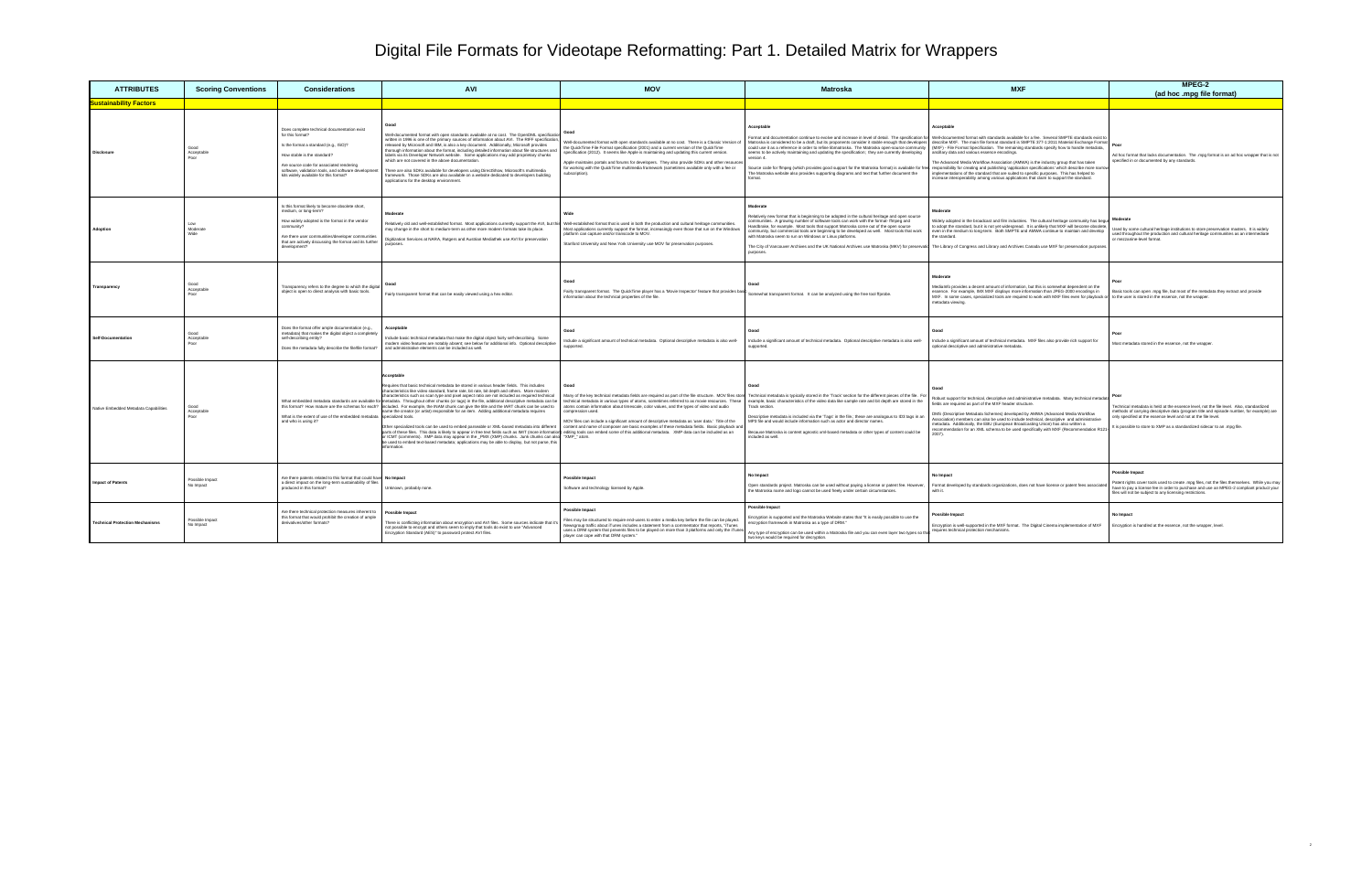#### Digital File Formats for Videotape Reformatting: Part 1. Detailed Matrix for Wrappers

| <b>ATTRIBUTES</b>                                                                                                                                                                                         | <b>Scoring Conventions</b>                                                                                                                                                                                                                                                      | <b>Considerations</b>                                                                                                                                                                                                                                                                                                   | AVI                                                                                                                                                                                                                                                                                                                                                                    | <b>MOV</b>                                                                                                                                                                                                                                                                       | <b>Matroska</b>                                                                                                                                                                                                                                                                                                                                                                                                                                                                                                                                                                                              | <b>MXF</b>                                                                                                                                                                                                                                                                                                                                                                                                                                                                   | MPEG-2<br>(ad hoc .mpg file format)                                                                                                                                                                                                                                                                      |
|-----------------------------------------------------------------------------------------------------------------------------------------------------------------------------------------------------------|---------------------------------------------------------------------------------------------------------------------------------------------------------------------------------------------------------------------------------------------------------------------------------|-------------------------------------------------------------------------------------------------------------------------------------------------------------------------------------------------------------------------------------------------------------------------------------------------------------------------|------------------------------------------------------------------------------------------------------------------------------------------------------------------------------------------------------------------------------------------------------------------------------------------------------------------------------------------------------------------------|----------------------------------------------------------------------------------------------------------------------------------------------------------------------------------------------------------------------------------------------------------------------------------|--------------------------------------------------------------------------------------------------------------------------------------------------------------------------------------------------------------------------------------------------------------------------------------------------------------------------------------------------------------------------------------------------------------------------------------------------------------------------------------------------------------------------------------------------------------------------------------------------------------|------------------------------------------------------------------------------------------------------------------------------------------------------------------------------------------------------------------------------------------------------------------------------------------------------------------------------------------------------------------------------------------------------------------------------------------------------------------------------|----------------------------------------------------------------------------------------------------------------------------------------------------------------------------------------------------------------------------------------------------------------------------------------------------------|
| <b>Cost Factors</b>                                                                                                                                                                                       |                                                                                                                                                                                                                                                                                 |                                                                                                                                                                                                                                                                                                                         |                                                                                                                                                                                                                                                                                                                                                                        |                                                                                                                                                                                                                                                                                  |                                                                                                                                                                                                                                                                                                                                                                                                                                                                                                                                                                                                              |                                                                                                                                                                                                                                                                                                                                                                                                                                                                              |                                                                                                                                                                                                                                                                                                          |
| nplementation Cost                                                                                                                                                                                        | Medium<br>Low                                                                                                                                                                                                                                                                   | How expensive is it to capture, edit, store and move<br>these files?                                                                                                                                                                                                                                                    | Well-supported and fairly simple, the costs for implementing this format are typically low                                                                                                                                                                                                                                                                             | Medium<br>Well-supported by free and commercial software. More costly options will likely provide a richer so<br>of features and functions. Therefore it may require additional costs to implement this format.                                                                  | Comes out of the open-source community and tools that support it are generally free. The costs fr<br>implementing this format are typically low.                                                                                                                                                                                                                                                                                                                                                                                                                                                             | Well-supported by commercial tools, but somewhat complicated. This format may require<br>additional costs to implement.                                                                                                                                                                                                                                                                                                                                                      | Low<br>Well-supported by both free software and commercial tools. The costs for implementing thi<br>format are typically low.                                                                                                                                                                            |
| Cost of Software                                                                                                                                                                                          | Low= Free<br>Medium= \$500+<br>High= \$1000+<br>Even though you can capture video with<br>software alone, robust hardware makes<br>capturing video faster and better.                                                                                                           | How much does capture and editing software cost?<br>Are free tools available?                                                                                                                                                                                                                                           | VirtualDub is a well-known example of free software that can be used to capture and edit AVI<br>Many commercial software tools can also capture to AVI, these range in cost and platform<br>compatibility.                                                                                                                                                             | Low to Mediu<br>ow cost commercial tools are available to capture and edit MOV files, but more costly options wi<br>provide a richer set of features and functions                                                                                                               | You can transcode to Matroska (sometimes losslessly and with just a re-wrapping process) with<br>free software tools. According to the Matroska FAQ, it may be possible to encode directly to<br>Matroska using VirtualdubMod: "From VirtualdubMod you can also directly encode into .mky file<br>from any source that it can open, and using every available VfW and ACM codecs, even in 2 pa<br>mnde                                                                                                                                                                                                       | Low to Medium<br>The BBC's Ingex System is available for free and can capture to MXF, specifically the archive<br>component (Ingex Archive) captures to MXF OP-1a files. It is designed to be used for tape-to<br>Commercial products are available at a wide range of costs to capture to MXF as well. These<br>range from basic or average video capture setups to hardware/software combinations that an<br>quite expensive                                               | <b>Low to Mediun</b><br>Various commercial products capture to .mpg. Some free software applications are availabl<br>to transcode to .mpg.                                                                                                                                                               |
| Cost of Hardware                                                                                                                                                                                          | Low=up to \$1000<br>Medium= \$1000+<br>High= \$10000+<br>Even though you can capture video with chea<br>hardware, more robust hardware makes<br>capturing/editing faster and better.                                                                                            | How much does capture and editing hardware cost?<br>Are low-cost tools sufficient?                                                                                                                                                                                                                                      | Low to Mediur<br>Possible to capture to this format with fairly cheap, generic hardware.                                                                                                                                                                                                                                                                               | Low to Mediu<br>Possible to capture to this format with fairly cheap, generic hardware.                                                                                                                                                                                          | Low to Mediun<br>Possible to capture to this format with fairly cheap, generic hardware.                                                                                                                                                                                                                                                                                                                                                                                                                                                                                                                     | Low to Medium<br>Possible to capture to this format with fairly cheap, generic hardware.<br>Commercial products are available at a wide range of costs to capture to MXF as well. These<br>range from basic or average video capture setups to hardware/software combinations that are<br>quite expensive                                                                                                                                                                    | Possible to capture to this format with fairly cheap, generic hardware.                                                                                                                                                                                                                                  |
| <b>Storage Cost</b>                                                                                                                                                                                       | High= More than 1 GB per minute<br>Medium= 1 GB per minute<br>Low= Less than 1 GB per minute<br>For additional frame of reference:<br>1 hour of uncompressed 10-bit = 94 GB<br>1 hour of uncompressed 8-bit =72 GB<br>hour of J2K = 52.83 GB<br>hour of MPEG-2 @ 50Mbps = 23 GB | Are files created in this format usually large, medium<br>or small in size?                                                                                                                                                                                                                                             | are supported in this wrapper).                                                                                                                                                                                                                                                                                                                                        | Depends on the encoding you select (both uncompressed and losslessly compressed encoding Depends on the encoding you select (both uncompressed and losslessly compressed encodings<br>are supported in this wrapper).                                                            | Depends on the encoding you select (both uncompressed and losslessly compressed encodings<br>are supported in this wrapper).                                                                                                                                                                                                                                                                                                                                                                                                                                                                                 | Depends on the encoding you select (both uncompressed and losslessly compressed encodings Cannot store uncompressed video in this wrapper therefore the file size and storage cost w<br>are supported in this wrapper).                                                                                                                                                                                                                                                      | Low<br>always be lower                                                                                                                                                                                                                                                                                   |
| <b>Network Cost</b>                                                                                                                                                                                       | High= More than real-time<br>Medium= Real-time<br>Low= Less than real-time<br>These costs may be more sensitive to scale<br>hroughput than to size of the files.<br>We are assuming an average network<br>infrastructure, probably GigE with close to<br>1Gbps throughput.      | Does the transfer of files in this format affect<br>performance of internal networks to the point where it<br>would cost more to implement this format?                                                                                                                                                                 | Depends on the encoding you select (both uncompressed and losslessly compressed encodin<br>are supported in this wrapper).                                                                                                                                                                                                                                             | Depends on the encoding you select (both uncompressed and losslessly compressed encodings<br>are supported in this wrapper).                                                                                                                                                     | Depends on the encoding you select (both uncompressed and losslessly compressed encodings<br>are supported in this wrapper).                                                                                                                                                                                                                                                                                                                                                                                                                                                                                 | Depends on the encoding you select (both uncompressed and losslessly compressed encodings Cannot store uncompressed video in this wrapper therefore the file size and network cost wi<br>are supported in this wrapper).                                                                                                                                                                                                                                                     | always be lower                                                                                                                                                                                                                                                                                          |
| <b>System Implementation</b>                                                                                                                                                                              |                                                                                                                                                                                                                                                                                 |                                                                                                                                                                                                                                                                                                                         |                                                                                                                                                                                                                                                                                                                                                                        |                                                                                                                                                                                                                                                                                  |                                                                                                                                                                                                                                                                                                                                                                                                                                                                                                                                                                                                              |                                                                                                                                                                                                                                                                                                                                                                                                                                                                              |                                                                                                                                                                                                                                                                                                          |
| <b>Factors (Full Lifecycle)</b><br>Level of difficulty/complexity to implement                                                                                                                            | Medium                                                                                                                                                                                                                                                                          | Given all of the system implementation factors, how<br>hard is it to implement this format?<br>What is the level of effort associated with the<br>nplementation of this format?<br>Are there special requirements for this format that<br>would change the nominal workflow for<br>digitization/information life cycle? | Relatively simple RIFF-based chunk format. It's fairly easy to understand the file structure,<br>create files and edit files                                                                                                                                                                                                                                           | File structure is more complex than AVI, for example, so there's a steeper learning curve.                                                                                                                                                                                       | Still an emerging format so the tools and knowledge base are still developing. Increasing number<br>of tools coming out of the commercial community add to existing tools available from the open<br>source community.                                                                                                                                                                                                                                                                                                                                                                                       | Tools and workflows can be complicated to implement. Sometimes tools do not interoperate                                                                                                                                                                                                                                                                                                                                                                                     | Well-supported and not overly complicated.                                                                                                                                                                                                                                                               |
| <b>Technical Complexity of Toolsets</b>                                                                                                                                                                   | Medium                                                                                                                                                                                                                                                                          | Are the tools command-line meant for engineers o<br>GUI-centered applications accessible to the average                                                                                                                                                                                                                 | ools such as AVI MetaEdit are available as both GUIs and command line. Also, the relatively<br>simple structure of format makes it easily accessible to a wide range of users                                                                                                                                                                                          | Tools are available, but the variety is somewhat limited.                                                                                                                                                                                                                        | Tools and other resources are becoming more numerous. Current tools (like FAME) are geared t<br>those with strong developer skills and not necessarily for the general public. They probably run<br>from a command-line instead of a GUI and may require less common platforms such as Linux.<br>Commercial tools are also beginning to support Matroska. These are more likely to work out-of-<br>box and will probably require less technical expertise to implement                                                                                                                                       | Current tools are geared for those with strong developer skills and not necessarily for the genera<br>bublic. Tools may run from a command-line instead of a GUI and may require less common<br>platforms such as Linux.                                                                                                                                                                                                                                                     | Tools are available as both GUIs and command line.                                                                                                                                                                                                                                                       |
| Availability of Tools for<br>Rendering/playback<br>Editing                                                                                                                                                | Wide availability<br>Moderate availability<br>Limited availability                                                                                                                                                                                                              | Are there tools available for this format?<br>What is the mix of free software and commercia                                                                                                                                                                                                                            | <b>Wide Availability</b><br>Many tools are available for rendering and playback including free software players like VLC.<br>Free editing software also exists.                                                                                                                                                                                                        | Wide Availability<br>Tools for rendering and playback include free software players like VLC.                                                                                                                                                                                    | Wide Availability (with a caveat)<br>Matroska files need CCCP (Combined Community Codec Pack) to playback through DirectShov<br>media players such as Windows Media Player on Windows-machines. Other non-DirectShow<br>players like VLC and MPV can play MKV files without the need for a parser. Mac and Linux<br>operating systems similarly don't need a DirectShow parser since it's a Windows-only concern.<br>Commercial tools are also beginning to support Matroska. These are more likely to work out-of-t<br>box and will require less technical expertise to implement.                          | Moderate Availabilitv<br>Tools are mostly commercial, but free software options are growing.                                                                                                                                                                                                                                                                                                                                                                                 | <b>Wide Availability</b><br>Tools for rendering and playback include free software players like VLC.                                                                                                                                                                                                     |
| Availability of Tools for<br>Metadata extraction<br>Metadata embedding                                                                                                                                    | Wide availability<br>Moderate availability<br>Limited availability                                                                                                                                                                                                              | Are there tools available for this format?<br>What is the mix of free software and commercial<br>What level of effort is necessary in order to extract<br>or embed metadata?                                                                                                                                            | <b>Wide Availability</b><br>Free software tools are available for metadata extraction and embedding; MediaInfo, AVI<br>MetaEdit and abcAVI are good examples.                                                                                                                                                                                                          | Wide Availabili<br>Hootenanny are good examples. Low-cost editing and playback tools can also do this work.                                                                                                                                                                      | <b>Wide Availabilit</b><br>Free software tools are available for metadata extraction and embedding; Medialnfo and Metadata Free software tools for metadata extraction include MediaInfo and mkvalidator. Commercial tools<br>are also beginning to support Matroska.                                                                                                                                                                                                                                                                                                                                        | Moderate Availability<br>Tools are available, but tend to be commercial and are not necessarily interoperable. One fre<br>software option for MXF AS-11 (Program Contribution) files using the DPP (Digital Production<br>Partnership) DMS is also available.                                                                                                                                                                                                                | Wide Availabil<br>Free software tools like MediaInfo and VideoInspector can perform metadata extraction.<br>Embedding tools are most likely commercial.                                                                                                                                                  |
| Availability of Tools for:<br>Transcoding<br>(understood here to mean transwrap)                                                                                                                          | Wide availability<br>Moderate availability<br>Limited availability                                                                                                                                                                                                              | Are there tools available for this format?<br>What is the mix of free software and commercial<br>What level of effort is necessary in order to transco<br>[understood here to mean transwrap]?                                                                                                                          | <b>Wide Availability</b><br>work with it.                                                                                                                                                                                                                                                                                                                              | Wide Availabilit<br>It is relatively easy to transcode from this wrapper since both commercial and free software can Relatively easy to transcode from this wrapper since both commercial and ree software can work. Relatively easy to transcode<br>with it.                    | <b>Moderate Availability</b><br>FAME and ffmpeg. Commercial tools are also beginning to support Matroska.                                                                                                                                                                                                                                                                                                                                                                                                                                                                                                    | Moderate Availability<br>Sometimes have the ability to transcode from this wrapper. The complexity of the options<br>including Operational Patterns (OP), Application Specifications (AS), Shims and essence<br>encoding can make this more difficult.                                                                                                                                                                                                                       | <b>Wide Availability</b><br>Relatively easy to transcode from this wrapper, both commercial and free software tools can<br>work with it                                                                                                                                                                  |
| Availability of Tools to:<br>Measure Compliance with Institutional<br>Specifications                                                                                                                      | Wide availability<br>Moderate availability<br>Limited availability                                                                                                                                                                                                              | How easy is it to ensure that you are producing<br>a file that conforms to your institutional specifications                                                                                                                                                                                                            | <b>Wide Availabilit</b><br>Free software tools like MediaInfo and AVI MetaEdit can extract technical metadata which can<br>be compared against institutional specs. Commercial tools can also do this work.                                                                                                                                                            | <b>Wide Availability</b><br>Free software tools like MediaInfo and Metadata Hootenanny can extract technical metadata which<br>can be compared against institutional specs. Commercial tools can also do this work.                                                              | <b>Wide Availability</b><br>Free software tools like MediaInfo can extract technical metadata which can be compared aga<br>institutional specs. Commercial tools can also do this work.                                                                                                                                                                                                                                                                                                                                                                                                                      | <b>Moderate Availability</b><br>Commercial tools (some of which are highly specialized) can extract technical metadata which Wide Availability<br>can be compared against institutional specs.<br>Free software options are growing. The complexity of the options including Operational Patterns against institutional specs. Commercial tools can also do this work.<br>(OP), Application Specifications (AS), Shims and essence encoding can make this more<br>difficult. | Free software tools like MediaInfo can extract technical metadata which can be compared                                                                                                                                                                                                                  |
| Availability Tools to:<br>Tools to Evaluate and Monitor Content Quality                                                                                                                                   | Wide availability<br>Moderate availability<br>Limited availability                                                                                                                                                                                                              | How easy is it to ensure that you are producing<br>a file that conforms to broadcast specifications or of<br>quality measures?                                                                                                                                                                                          | <b>Wide Availability</b><br>Commercial tools can perform these tasks. Free software tools like MediaInfo could also be<br>used for QC-purposes<br>Additionally, the free software tool MDQC can perform quality control on metadata and Bay Are<br>Video Coalition (BAVC) has released free software (QC Tools) to perform quality control on<br>actual video content. | <b>Wide Availability</b><br>for QC-purposes.<br>Additionally, the free software tool MDQC can perform quality control on metadata and Bay Area<br>video content.                                                                                                                 | <b>Moderate Availability</b><br>Commercial tools can perform these tasks. Free software tools like MediaInfo could also be used Some commercial tools can perform these tasks. Free software tools like MediaInfo could also b<br>used for QC-purposes.<br>Additionally, the free software tool MDQC can perform quality control on metadata and Bay Area<br>Video Coalition (BAVC) has released free software (QC Tools) to perform quality control on actual Video Coalition (BAVC) has released free software (QC Tools) to perform quality control on actual video Coalition (BAVC) as<br>video content. | <b>Wide Availability</b><br>Commercial tools can perform these tasks. Free software tools like Medialnfo could also be use Commercial tools can perform these tasks. free software tools like Medialnfo could also be<br>for QC-purposes.<br>Additionally, the free software tool MDQC can perform quality control on metadata and Bay An<br>actual video content                                                                                                            | Wide Availabilit<br>used for QC-purposes<br>Additionally, the free software tool MDQC can perform quality control on metadata and Bay<br>Area Video Coalition (BAVC) has released free software (QC Tools) to perform<br>quality control on actual video content.                                        |
| Ease and Accuracy of Format Identification<br>(Defined by JHOVE as the format to which a<br>digital object conforms)                                                                                      | Acceptable                                                                                                                                                                                                                                                                      | Can the format be identified using DROID/PRONOM<br>or other tools?                                                                                                                                                                                                                                                      | ormat identification can be done by free tools like MediaInfo and DROID (PUID fmt/5) as well<br>as by commercial tools (as part of other QC tests).                                                                                                                                                                                                                    | Acceptabl<br>Format identification can be done by free tools like MediaInfo and DROID (PUID x-fmt/384) as we<br>as by commercial tools (as part of other QC tests). The structural variability of this format may<br>nake it slightly more difficult to pin down with certainty. | Not in DROID or UDFR.                                                                                                                                                                                                                                                                                                                                                                                                                                                                                                                                                                                        | Acceptabl<br>Poor for free software tools, but better for commercial tools. PUID is fmt/200 but it's a shell<br>ecord only. UDFR entry, but also just a shell.                                                                                                                                                                                                                                                                                                               | Acceptabl<br>Professional analysis tools are robust and readily available from the broadcasting commun<br>free software can also validate the technical integrity of .mpg files.<br>The PUID is x-fmt/385 and x-fmt/386 but it's a shell record only. An UDFR entry also exists,<br>but is just a shell. |
| Ease and Accuracy of Format Validation<br>(Defined by JHOVE as the level of compliance of<br>a digital object to the specification for its<br>purported format. Validation includes well-<br>formedness.) | Acceptable                                                                                                                                                                                                                                                                      | Does the format specification include concepts<br>and methods for conformance?                                                                                                                                                                                                                                          | There are no tools that can perform this task.                                                                                                                                                                                                                                                                                                                         | There are no tools that can perform this task.                                                                                                                                                                                                                                   | There are no tools that can perform this task.                                                                                                                                                                                                                                                                                                                                                                                                                                                                                                                                                               | There are no tools that can perform this task.                                                                                                                                                                                                                                                                                                                                                                                                                               | There are no tools that can perform this task.                                                                                                                                                                                                                                                           |